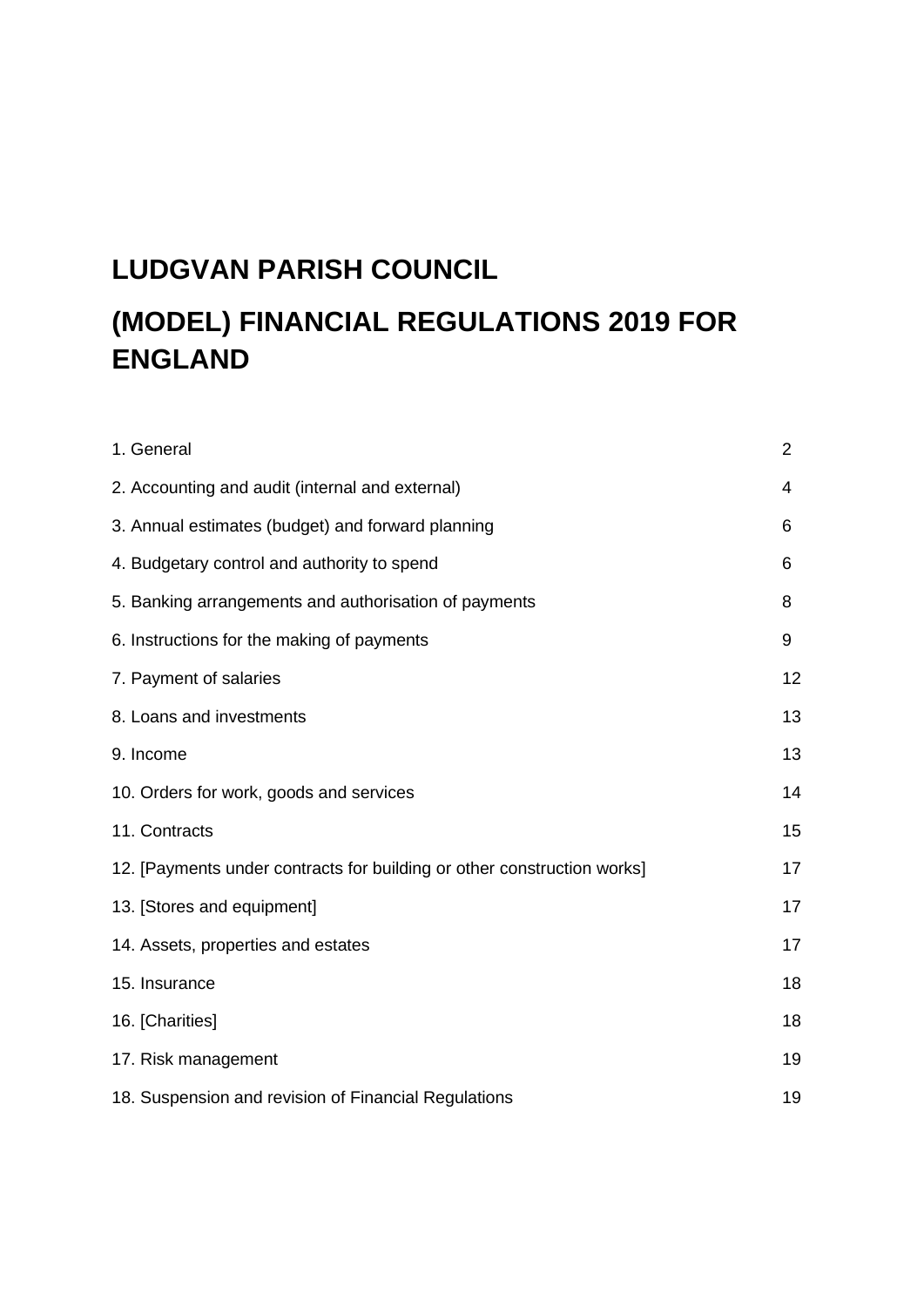These Financial Regulations were adopted by the council at its meeting held on **16 June 2021.**

# **1. General**

1.1. These financial regulations govern the conduct of financial management by the council and may only be amended or varied by resolution of the council. Financial regulations are one of the council's three governing policy documents providing procedural guidance for members and officers. Financial regulations must be observed in conjunction with the council's standing orders<sup>1</sup> and any individual financial regulations relating to contracts.

1.2. The council is responsible in law for ensuring that its financial management is adequate and effective and that the council has a sound system of internal control which facilitates the effective exercise of the council's functions, including arrangements for the management of risk.

1.3. The council's accounting control systems must include measures:

- for the timely production of accounts;
- that provide for the safe and efficient safeguarding of public money;
- to prevent and detect inaccuracy and fraud; and
- identifying the duties of officers.

1.4. These financial regulations demonstrate how the council meets these responsibilities and requirements.

1.5. At least once a year, prior to approving the Annual Governance Statement, the council must review the effectiveness of its system of internal control which shall be in accordance with proper practices.

1.6. Deliberate or wilful breach of these Regulations by an employee may give rise to disciplinary proceedings.

1.7. Members of council are expected to follow the instructions within these Regulations and not to entice employees to breach them. Failure to follow instructions within these Regulations brings the office of councillor into disrepute.

<sup>1</sup> Model Standing Orders for Councils (2018 Edition) is available from NALC (©NALC 2018)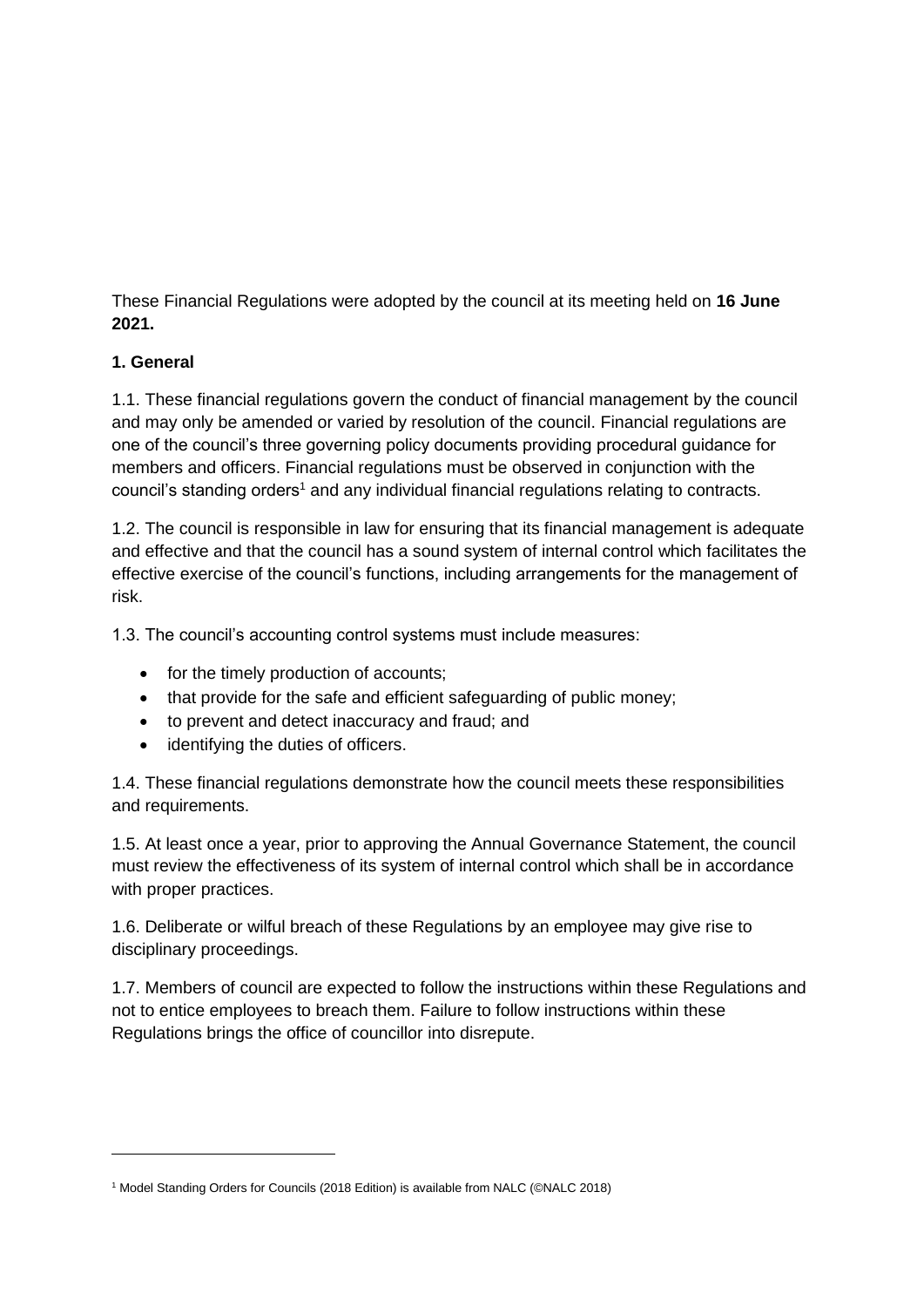1.8. The Responsible Financial Officer (RFO) holds a statutory office to be appointed by the council. The Clerk has been appointed as RFO for this council and these regulations will apply accordingly.

1.9. The RFO;

- acts under the policy direction of the council;
- administers the council's financial affairs in accordance with all Acts, Regulations and proper practices;
- determines on behalf of the council its accounting records and accounting control systems;
- ensures the accounting control systems are observed;
- maintains the accounting records of the council up to date in accordance with proper practices;
- assists the council to secure economy, efficiency and effectiveness in the use of its resources; and
- produces financial management information as required by the council.

1.10. The accounting records determined by the RFO shall be sufficient to show and explain the council's transactions and to enable the RFO to ensure that any income and expenditure account and statement of balances, or record of receipts and payments and additional information, as the case may be, or management information prepared for the council from time to time comply with the Accounts and Audit Regulations.

1.11. The accounting records determined by the RFO shall in particular contain:

- entries from day to day of all sums of money received and expended by the council and the matters to which the income and expenditure or receipts and payments account relate;
- a record of the assets and liabilities of the council; and
- wherever relevant, a record of the council's income and expenditure in relation to claims made, or to be made, for any contribution, grant or subsidy.

1.12. The accounting control systems determined by the RFO shall include:

- procedures to ensure that the financial transactions of the council are recorded as soon as reasonably practicable and as accurately and reasonably as possible;
- procedures to enable the prevention and detection of inaccuracies and fraud and the ability to reconstruct any lost records;
- identification of the duties of officers dealing with financial transactions and division of responsibilities of those officers in relation to significant transactions;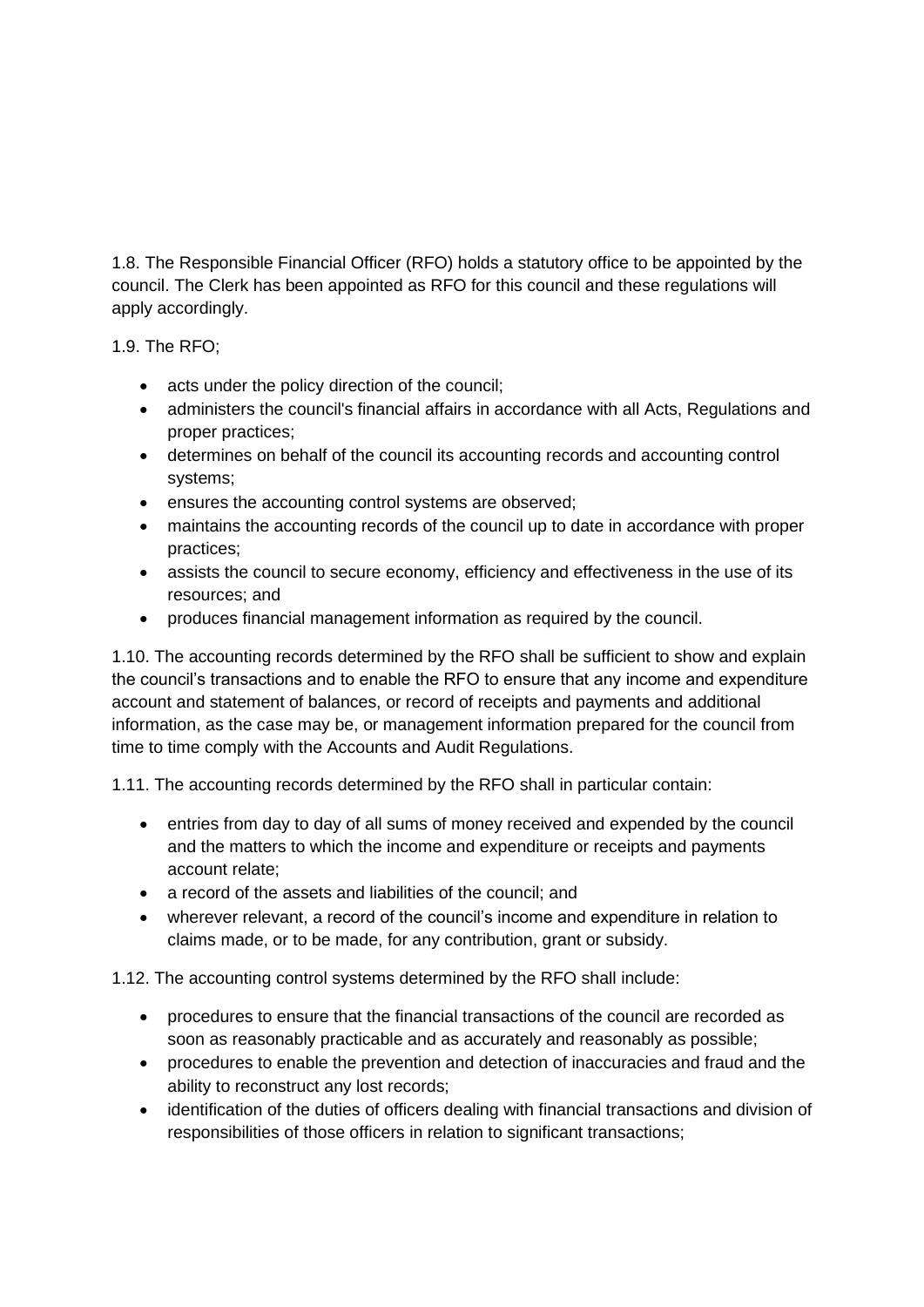- procedures to ensure that uncollectable amounts, including any bad debts are not submitted to the council for approval to be written off except with the approval of the RFO and that the approvals are shown in the accounting records; and
- measures to ensure that risk is properly managed.

1.13. The council is not empowered by these Regulations or otherwise to delegate certain specified decisions. In particular any decision regarding:

- setting the final budget or the precept (council tax requirement);
- approving accounting statements;
- approving an annual governance statement;
- borrowing;
- writing off bad debts;
- declaring eligibility for the General Power of Competence; and
- addressing recommendations in any report from the internal or external auditors, shall be a matter for the full council only.

1.14. In addition, the council must:

- determine and keep under regular review the bank mandate for all council bank accounts;
- approve any grant or a single commitment in excess of [£5,000]; and
- in respect of the annual salary for any employee have regard to recommendations about annual salaries of employees made by the relevant committee in accordance with its terms of reference.

1.15. In these financial regulations, references to the Accounts and Audit Regulations or 'the regulations' shall mean the regulations issued under the provisions of section 27 of the Audit Commission Act 1998, or any superseding legislation, and then in force unless otherwise specified.

In these financial regulations the term 'proper practice' or 'proper practices' shall refer to guidance issued in *Governance and Accountability for Local Councils - a Practitioners' Guide (England)* issued by the Joint Practitioners Advisory Group (JPAG), available from the websites of NALC and the Society for Local Council Clerks (SLCC).

#### **2. Accounting and audit (internal and external)**

2.1. All accounting procedures and financial records of the council shall be determined by the RFO in accordance with the Accounts and Audit Regulations, appropriate guidance and proper practices.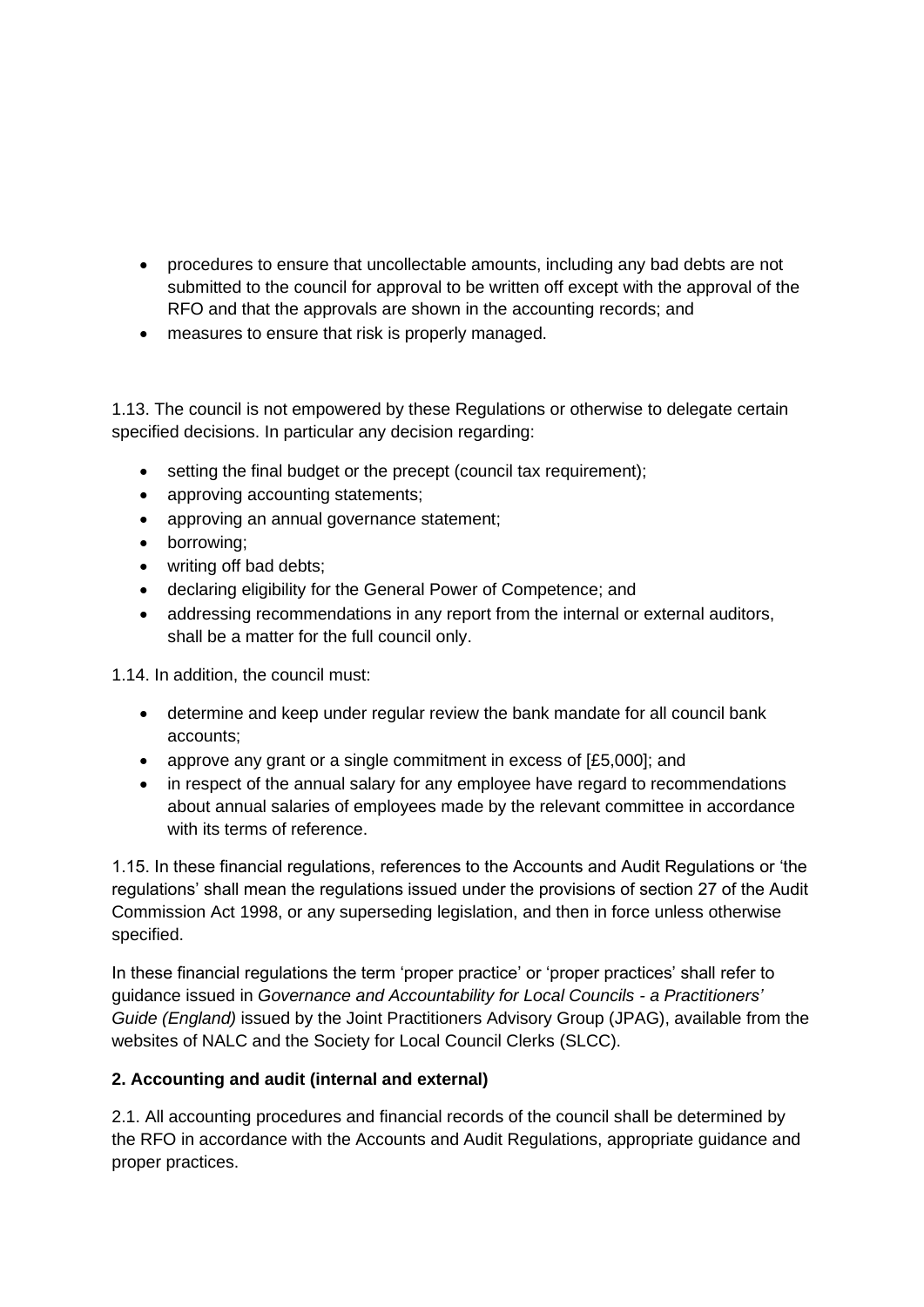2.2. On a regular basis, at least once in each quarter, and at each financial year end, a member other than the Chairman shall be appointed to verify bank reconciliations (for all accounts) produced by the RFO. The member shall sign the reconciliations and the original bank statements (or similar document) as evidence of verification. This activity shall on conclusion be reported, including any exceptions, to and noted by the council.

2.3. The RFO shall complete the annual statement of accounts, annual report, and any related documents of the council contained in the Annual Return (as specified in proper practices) as soon as practicable after the end of the financial year and having certified the accounts shall submit them and report thereon to the council within the timescales set by the Accounts and Audit Regulations.

2.4. The council shall ensure that there is an adequate and effective system of internal audit of its accounting records, and of its system of internal control in accordance with proper practices. Any officer or member of the council shall make available such documents and records as appear to the council to be necessary for the purpose of the audit and shall, as directed by the council, supply the RFO, internal auditor, or external auditor with such information and explanation as the council considers necessary for that purpose.

2.5. The internal auditor shall be appointed by and shall carry out the work in relation to internal controls required by the council in accordance with proper practices.

2.6. The internal auditor shall:

- be competent and independent of the financial operations of the council;
- report to council in writing, or in person, on a regular basis with a minimum of one annual written report during each financial year;
- to demonstrate competence, objectivity and independence, be free from any actual or perceived conflicts of interest, including those arising from family relationships; and
- has no involvement in the financial decision making, management or control of the council

2.7. Internal or external auditors may not under any circumstances:

- perform any operational duties for the council;
- initiate or approve accounting transactions; or
- direct the activities of any council employee, except to the extent that such employees have been appropriately assigned to assist the internal auditor.

2.8. For the avoidance of doubt, in relation to internal audit the terms 'independent' and 'independence' shall have the same meaning as is described in proper practices.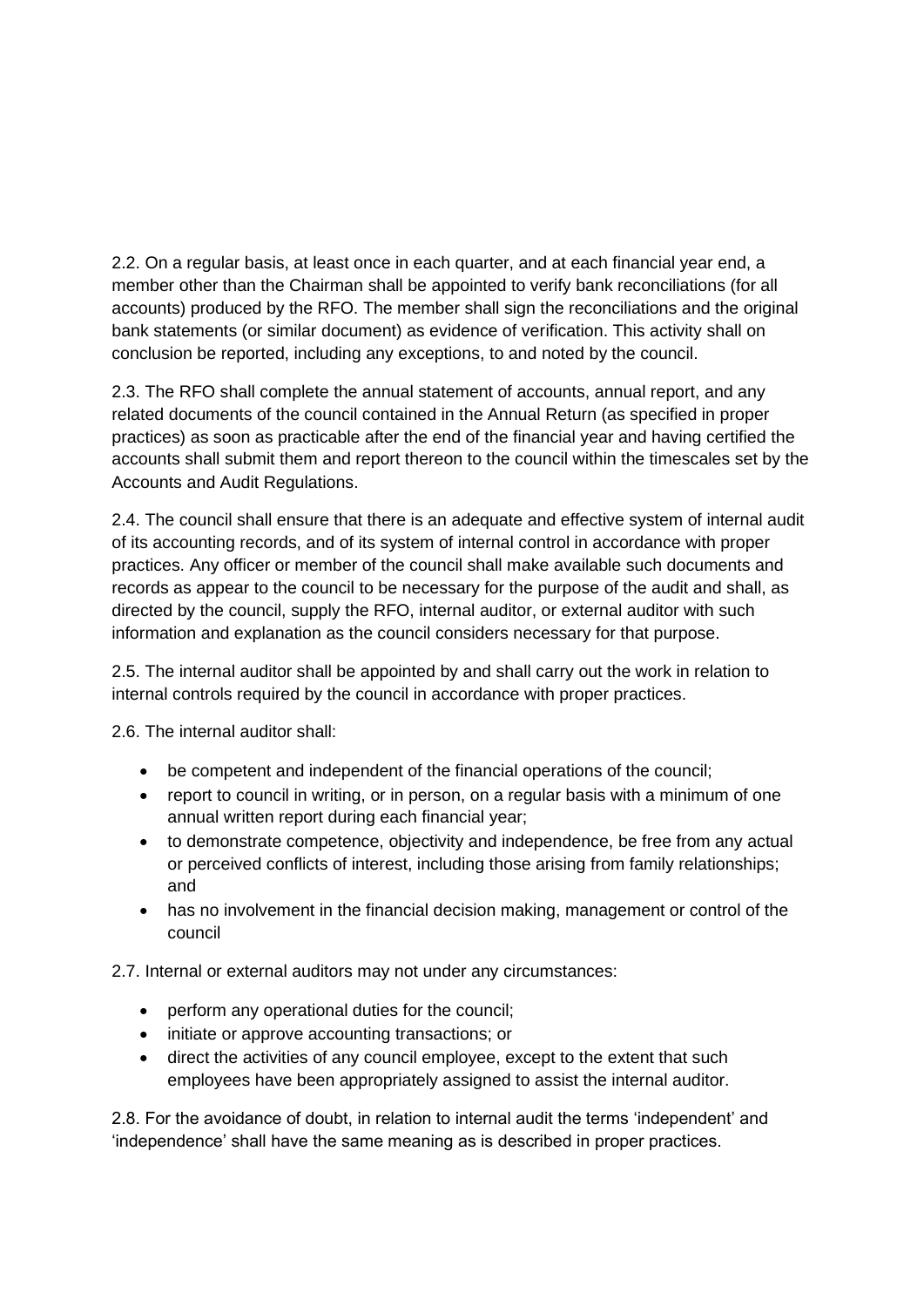2.9. The RFO shall make arrangements for the exercise of electors' rights in relation to the accounts including the opportunity to inspect the accounts, books, and vouchers and display or publish any notices and statements of account required by Audit Commission Act 1998, or any superseding legislation, and the Accounts and Audit Regulations.

2.10. The RFO shall, without undue delay, bring to the attention of all councillors any correspondence or report from internal or external auditors.

# **3. Annual estimates (budget) and forward planning**

3.1. The RFO must each year, by no later than December, prepare detailed estimates of all receipts and payments including the use of reserves and all sources of funding for the following financial year in the form of a budget to be considered by the Accounts and Audit Committee and the Council

3.2. The council shall consider annual budget proposals in relation to the council's three year forecast of revenue and capital receipts and payments including recommendations for the use of reserves and sources of funding and update the forecast accordingly.

3.3. The council shall fix the precept (council tax requirement), and relevant basic amount of council tax to be levied for the ensuing financial year not later than by the end of January each year. The RFO shall issue the precept to the billing authority and shall supply each member with a copy of the approved annual budget.

3.4. The approved annual budget shall form the basis of financial control for the ensuing year.

# **4. Budgetary control and authority to spend**

4.1. Expenditure on revenue items may be authorised up to the amounts included for that class of expenditure in the approved budget. This authority is to be determined by:

- the council for all items over [£5,000];
- a duly delegated committee of the council for items over [£500]; or
- the Clerk, in conjunction with Chairman of Council or Chairman of the appropriate committee, for any items below [£250].

Such authority is to be evidenced by a minute or by an authorisation slip duly signed by the Clerk, and where necessary also by the appropriate Chairman.

Contracts may not be disaggregated to avoid controls imposed by these regulations.

4.2. No expenditure may be authorised that will exceed the amount provided in the revenue budget for that class of expenditure other than by resolution of the council, or duly delegated committee. During the budget year and with the approval of council having considered fully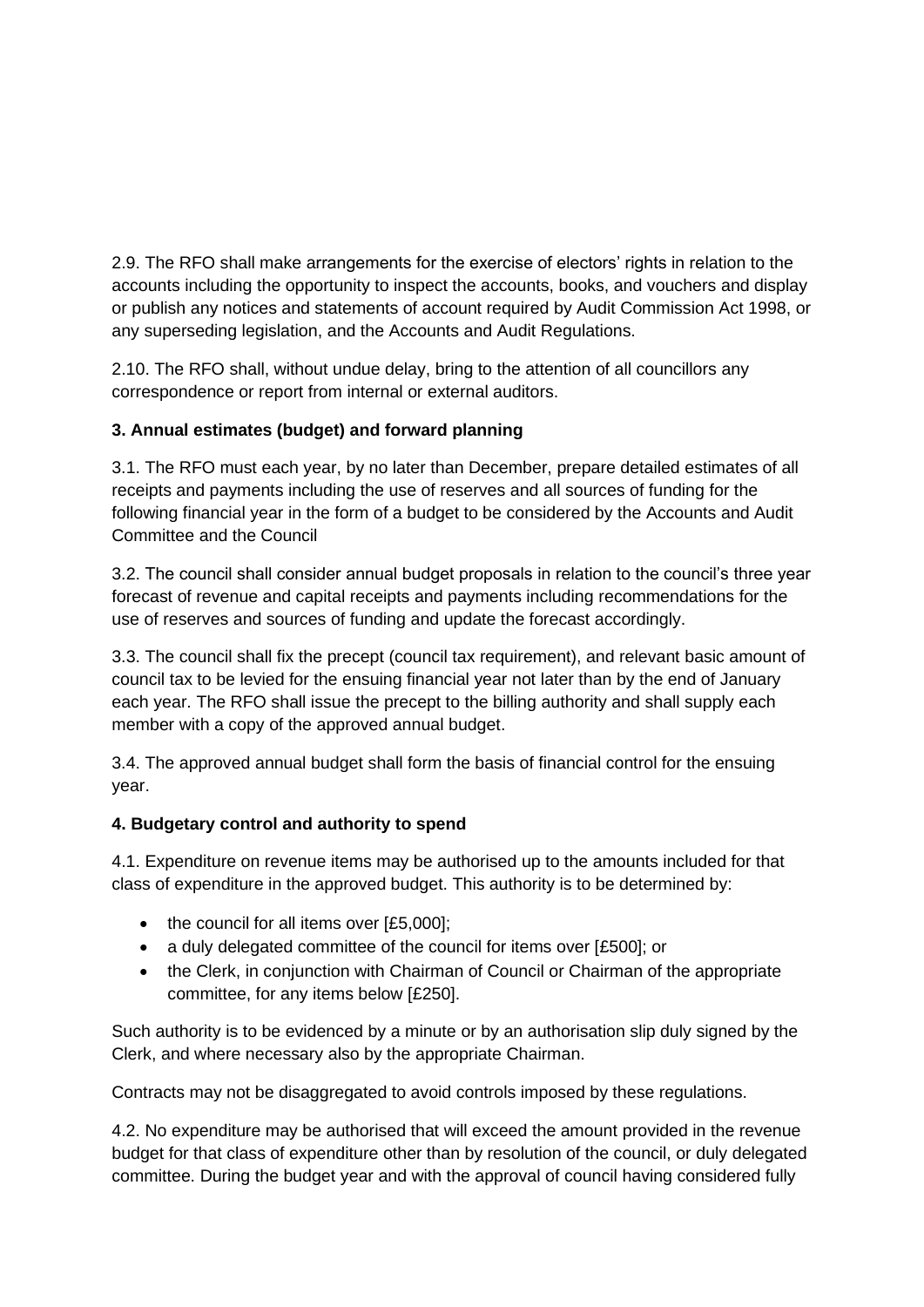the implications for public services, unspent and available amounts may be moved to other budget headings or to an earmarked reserve as appropriate ('virement').

4.3. Unspent provisions in the revenue or capital budgets for completed projects shall not be carried forward to a subsequent year.

4.4. The salary budgets are to be reviewed at least annually in October for the following financial year and such review shall be evidenced by a hard copy schedule signed by the Clerk and the Chairman of Council or relevant committee. The RFO will inform committees of any changes impacting on their budget requirement for the coming year in good time.

4.5. In cases of extreme risk to the delivery of council services, the clerk may authorise revenue expenditure on behalf of the council which in the clerk's judgement it is necessary to carry out. Such expenditure includes repair, replacement or other work, whether or not there is any budgetary provision for the expenditure, subject to a limit of [£500]. The Clerk shall report such action to the chairman as soon as possible and to the council as soon as practicable thereafter.

4.6. No expenditure shall be authorised in relation to any capital project and no contract entered into or tender accepted involving capital expenditure unless the council is satisfied that the necessary funds are available and the requisite borrowing approval has been obtained.

4.7. All capital works shall be administered in accordance with the council's standing orders and financial regulations relating to contracts.

4.8. The RFO shall regularly provide the council with a statement of receipts and payments to date under each head of the budgets, comparing actual expenditure to the appropriate date against that planned as shown in the budget. These statements are to be prepared at least at the end of each financial quarter and shall show explanations of material variances. For this purpose "material" shall be in excess of [£100] or [15%] of the budget.

4.9. Changes in earmarked reserves shall be approved by council as part of the budgetary control process.

#### **5. Banking arrangements and authorisation of payments**

5.1. The council's banking arrangements, including the bank mandate, shall be made by the RFO and approved by the council; banking arrangements may not be delegated to a committee. They shall be regularly reviewed for safety and efficiency.

5.2. The RFO shall prepare a schedule of payments requiring authorisation, forming part of the Agenda for the Meeting and, together with the relevant invoices, present the schedule to council. The council shall review the schedule for compliance and, having satisfied itself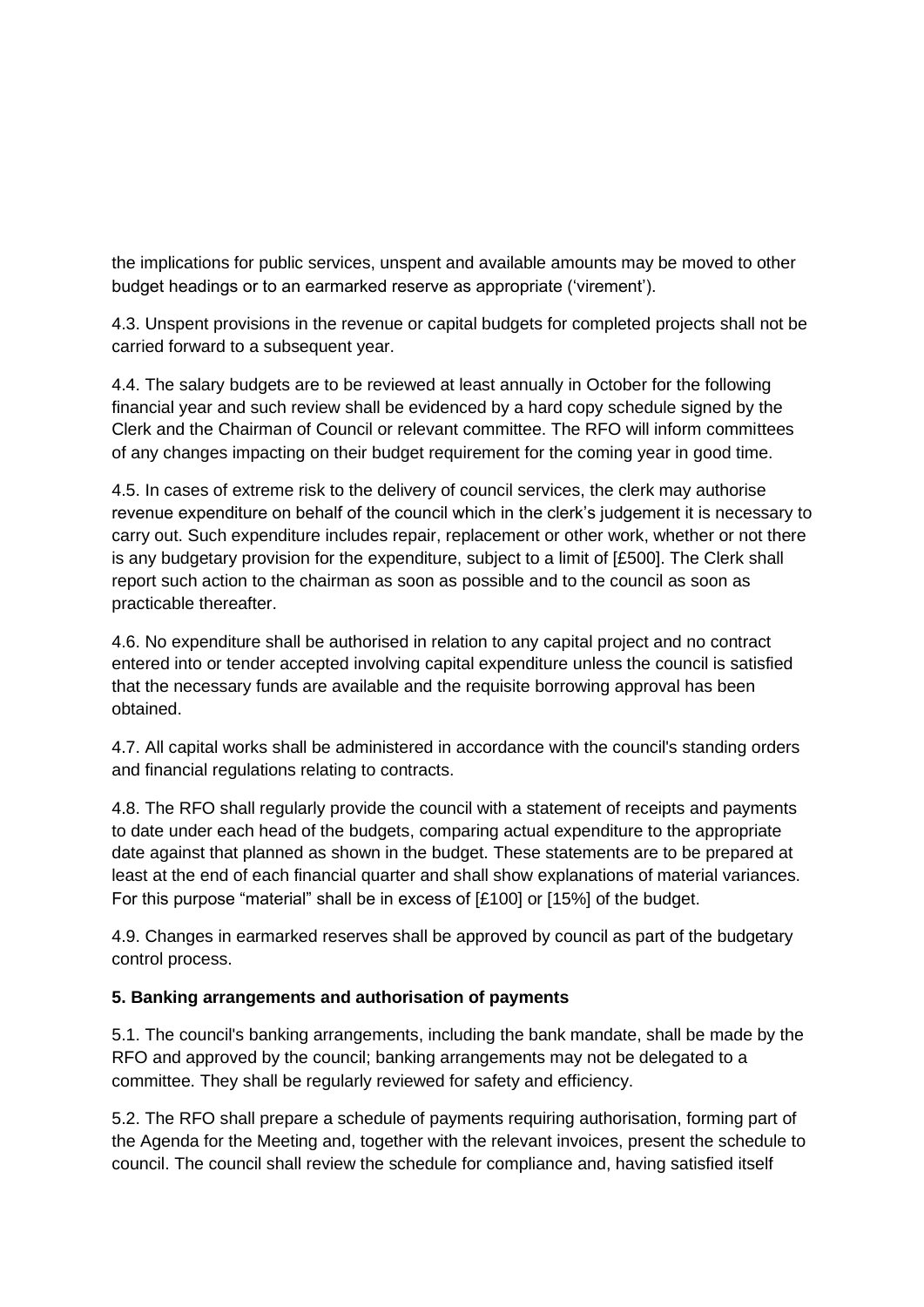shall authorise payment by a resolution of the council. The approved schedule shall be ruled off and initialled by the Chairman of the Meeting. A detailed list of all payments shall be disclosed within or as an attachment to the minutes of the meeting at which payment was authorised. Personal payments (including salaries, wages, expenses and any payment made in relation to the termination of a contract of employment) may be summarised to remove public access to any personal information.

5.3. All invoices for payment shall be examined, verified and certified by the RFO to confirm that the work, goods or services to which each invoice relates has been received, carried out, examined and represents expenditure previously approved by the council.

5.4. The RFO shall examine invoices for arithmetical accuracy and analyse them to the appropriate expenditure heading. The RFO shall take all steps to pay all invoices submitted, and which are in order, at the next available council meeting.

5.5. The Clerk and RFO shall have delegated authority to authorise the payment of items only in the following circumstances:

a) If a payment is necessary to avoid a charge to interest under the Late Payment of Commercial Debts (Interest) Act 1998, and the due date for payment is before the next scheduled Meeting of council, where the Clerk and RFO certify that there is no dispute or other reason to delay payment, provided that a list of such payments shall be submitted to the next appropriate meeting of council;

b) An expenditure item authorised under 5.6 below (continuing contracts and obligations) provided that a list of such payments shall be submitted to the next appropriate meeting of council; or

c) fund transfers within the councils banking arrangements up to the sum of [£10,000], provided that a list of such payments shall be submitted to the next appropriate meeting of council.

5.6. For each financial year the Clerk and RFO shall draw up a list of due payments which arise on a regular basis as the result of a continuing contract, statutory duty, or obligation (such as but not exclusively) Salaries, PAYE and NI, Superannuation Fund and regular maintenance contracts and the like for which council [, or a duly authorised committee,] may authorise payment for the year provided that the requirements of regulation 4.1 (Budgetary Controls) are adhered to, provided also that a list of such payments shall be submitted to the next appropriate meeting of council.

5.7. A record of regular payments made under 5.6 above shall be drawn up and be signed by two members on each and every occasion when payment is authorised - thus controlling the risk of duplicated payments being authorised and / or made.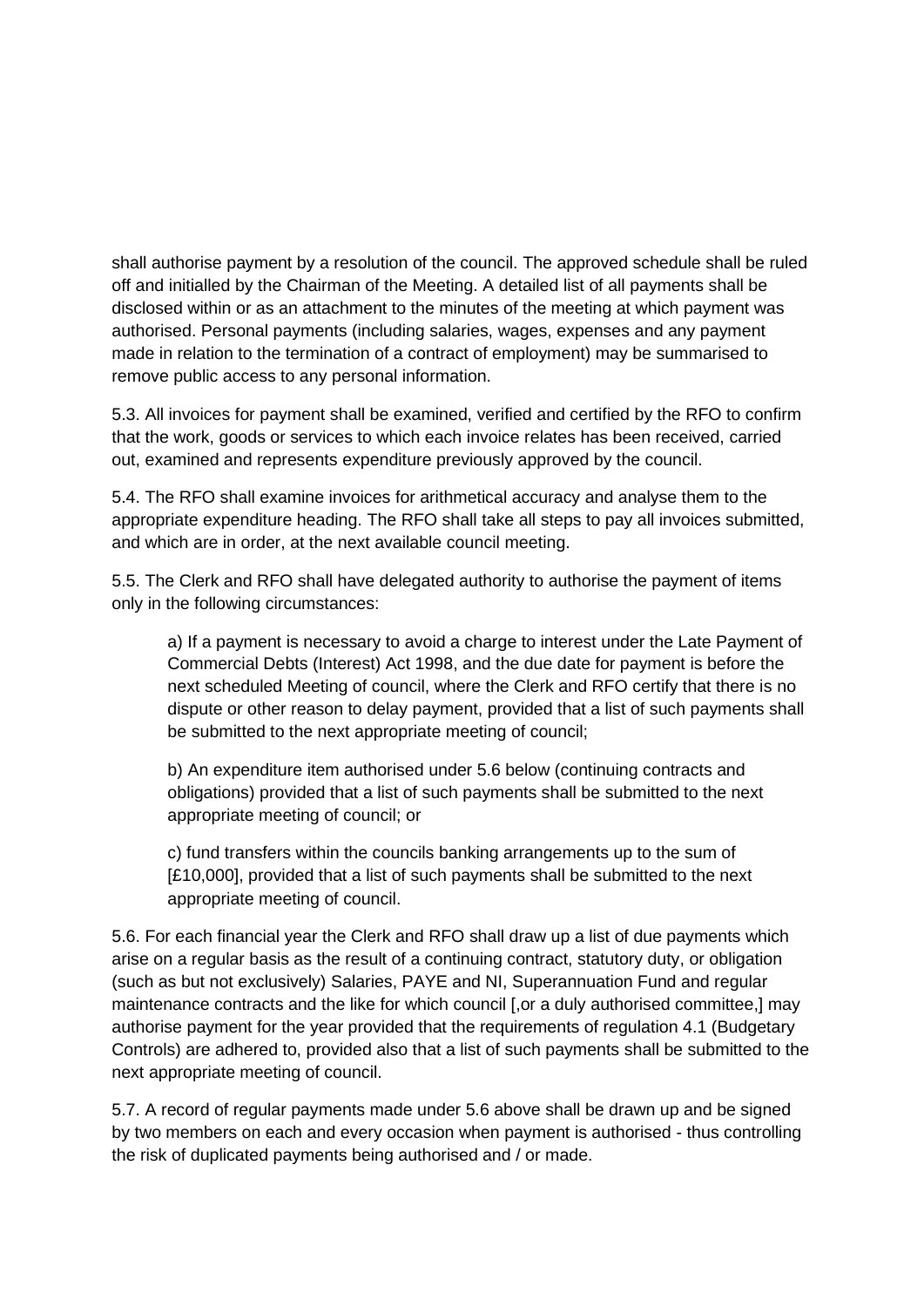5.8. In respect of grants a duly authorised committee shall approve expenditure within any limits set by council and in accordance with any policy statement approved by council. Any Revenue or Capital Grant in excess of £5,000 shall before payment, be subject to ratification by resolution of the council.

5.9. Members are subject to the Code of Conduct that has been adopted by the council and shall comply with the Code and Standing Orders when a decision to authorise or instruct payment is made in respect of a matter in which they have a disclosable pecuniary or other interest, unless a dispensation has been granted.

5.10. The council will aim to rotate the duties of members in these Regulations so that onerous duties are shared out as evenly as possible over time.

5.11. Any changes in the recorded details of suppliers, such as bank account records, shall be approved in writing by a Member.

#### **6. Instructions for the making of payments**

6.1. The council will make safe and efficient arrangements for the making of its payments.

6.2. Following authorisation under Financial Regulation 5 above, the council, a duly delegated committee or, if so delegated, the Clerk or RFO shall give instruction that a payment shall be made.

6.3. All payments shall be affected by cheque or other instructions to the council's bankers, or otherwise, in accordance with a resolution of council.

6.4. Cheques or orders for payment drawn on the bank account in accordance with the schedule as presented to council or committee shall be signed by two members of council in accordance with a resolution instructing that payment. A member who is a bank signatory, having a connection by virtue of family or business relationships with the beneficiary of a payment, should not, under normal circumstances, be a signatory to the payment in question.

6.5. To indicate agreement of the details shown on the cheque or order for payment with the counterfoil and the invoice or similar documentation, the signatories shall each also initial the cheque counterfoil.

6.6. Cheques or orders for payment shall not normally be presented for signature other than at a council or committee meeting (including immediately before or after such a meeting). Any signatures obtained away from such meetings shall be reported to the council at the next convenient meeting.

6.7. If thought appropriate by the council, payment for utility supplies (energy, telephone and water) and any National Non-Domestic Rates may be made by variable direct debit provided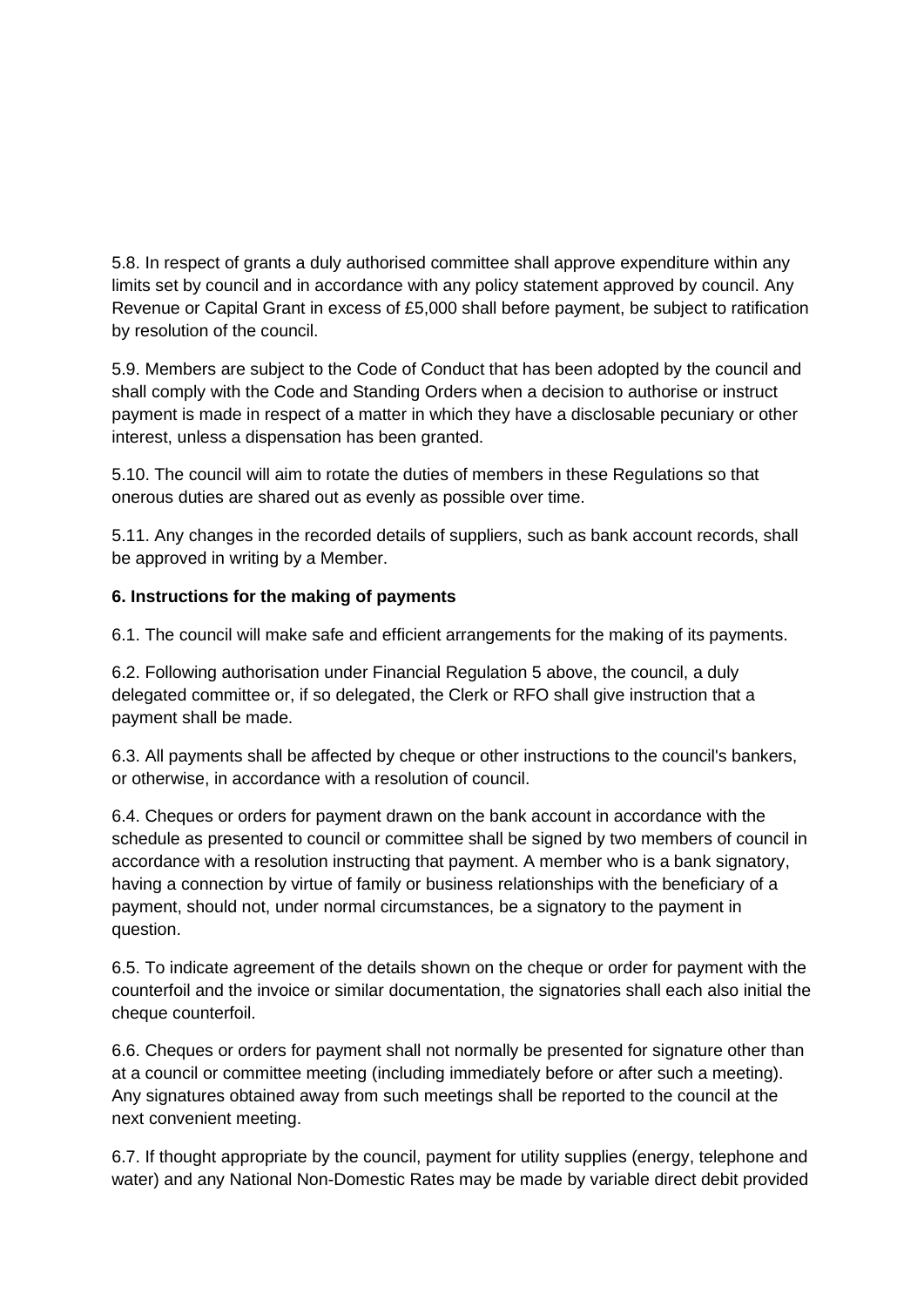that the instructions are signed by two members and any payments are reported to council as made. The approval of the use of a variable direct debit shall be renewed by resolution of the council at least every two years.

6.8. If thought appropriate by the council, payment for certain items (principally salaries) may be made by banker's standing order provided that the instructions are signed, or otherwise evidenced by two members are retained and any payments are reported to council as made. The approval of the use of a banker's standing order shall be renewed by resolution of the council at least every two years.

6.9. If thought appropriate by the council, payment for certain items may be made by BACS or CHAPS methods provided that the instructions for each payment are signed, or otherwise evidenced, by two authorised bank signatories, are retained and any payments are reported to council as made. The approval of the use of BACS or CHAPS shall be renewed by resolution of the council at least every two years.

6.10. If thought appropriate by the council payment for certain items may be made by internet banking transfer provided evidence is retained showing which members approved the payment.

6.11. Where a computer requires use of a personal identification number (PIN) or other password(s), for access to the council's records on that computer, a note shall be made of the PIN and Passwords and shall be handed to and retained by the Chairman of Council in a sealed dated envelope. This envelope may not be opened other than in the presence of two other councillors. After the envelope has been opened, in any circumstances, the PIN and / or passwords shall be changed as soon as practicable. The fact that the sealed envelope has been opened, in whatever circumstances, shall be reported to all members immediately and formally to the next available meeting of the council. This will not be required for a member's personal computer used only for remote authorisation of bank payments.

6.12. No employee or councillor shall disclose any PIN or password, relevant to the working of the council or its bank accounts, to any person not authorised in writing by the council or a duly delegated committee.

6.13. Regular back-up copies of the records on any computer shall be made and shall be stored securely away from the computer in question, and preferably off site.

6.14. The council, and any members using computers for the council's financial business, shall ensure that anti-virus, anti-spyware and firewall software with automatic updates, together with a high level of security, is used.

6.15. Where internet banking arrangements are made with any bank, the Clerk/RFO shall be appointed as the Service Administrator. The bank mandate approved by the council shall identify a number of councillors who will be authorised to approve transactions on those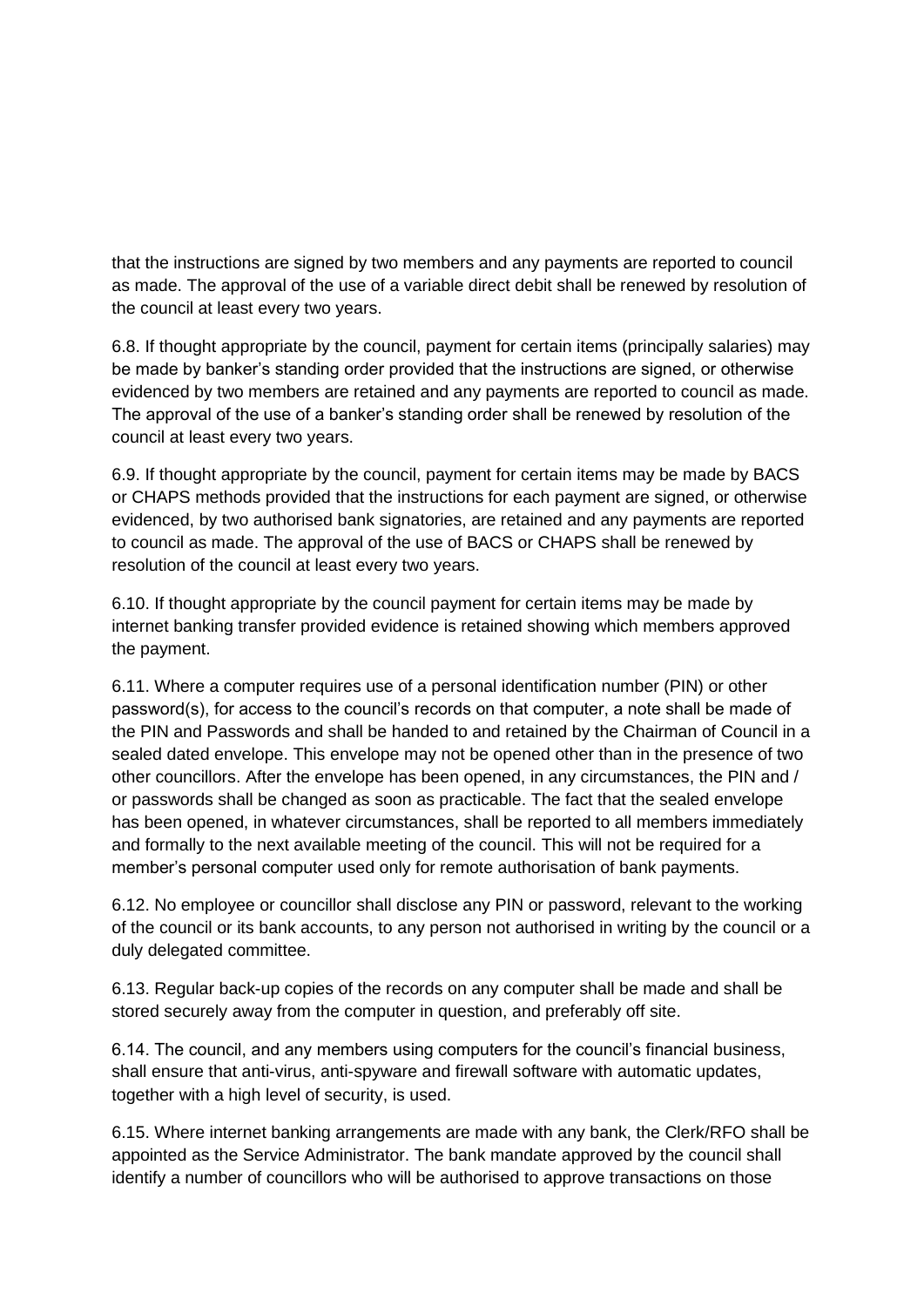accounts. The bank mandate will state clearly the amounts of payments that can be instructed by the use of the Service Administrator alone, or by the Service Administrator with a stated number of approvals.

6.16. Access to any internet banking accounts will be directly to the access page (which may be saved under "favourites"), and not through a search engine or e-mail link. Remembered or saved passwords facilities must not be used on any computer used for council banking work. Breach of this Regulation will be treated as a very serious matter under these regulations.

6.17. Changes to account details for suppliers, which are used for internet banking may only be changed on written hard copy notification by the supplier and supported by hard copy authority for change signed by two members. A programme of regular checks of standing data with suppliers will be followed.

6.18. Any Debit Card issued for use will be specifically restricted to the Clerk/RFO and will also be restricted to a single transaction maximum value of £500 unless authorised by council or finance committee in writing before any order is placed.

6.19. A pre-paid debit card may be issued to employees with varying limits. These limits will be set by the council. Transactions and purchases made will be reported to the council and authority for topping-up shall be at the discretion of the council.

6.20. Any corporate credit card or trade card account opened by the council will be specifically restricted to use by the Clerk [and RFO] and shall be subject to automatic payment in full at each month-end. Personal credit or debit cards of members or staff shall not be used under any circumstances.

6.21. The council will not maintain any form of cash float. All cash received must be banked intact. Any payments made in cash by the Clerk/RFO (for example for postage or minor stationery items) shall be refunded on a regular basis, at least quarterly.

#### **7. Payment of salaries**

7.1. As an employer, the council shall make arrangements to meet fully the statutory requirements placed on all employers by PAYE and National Insurance legislation. The payment of all salaries shall be made in accordance with payroll records and the rules of PAYE and National Insurance currently operating, and salary rates shall be as agreed by council, or duly delegated committee.

7.2. Payment of salaries and payment of deductions from salary such as may be required to be made for tax, national insurance and pension contributions, or similar statutory or discretionary deductions must be made in accordance with the payroll records and on the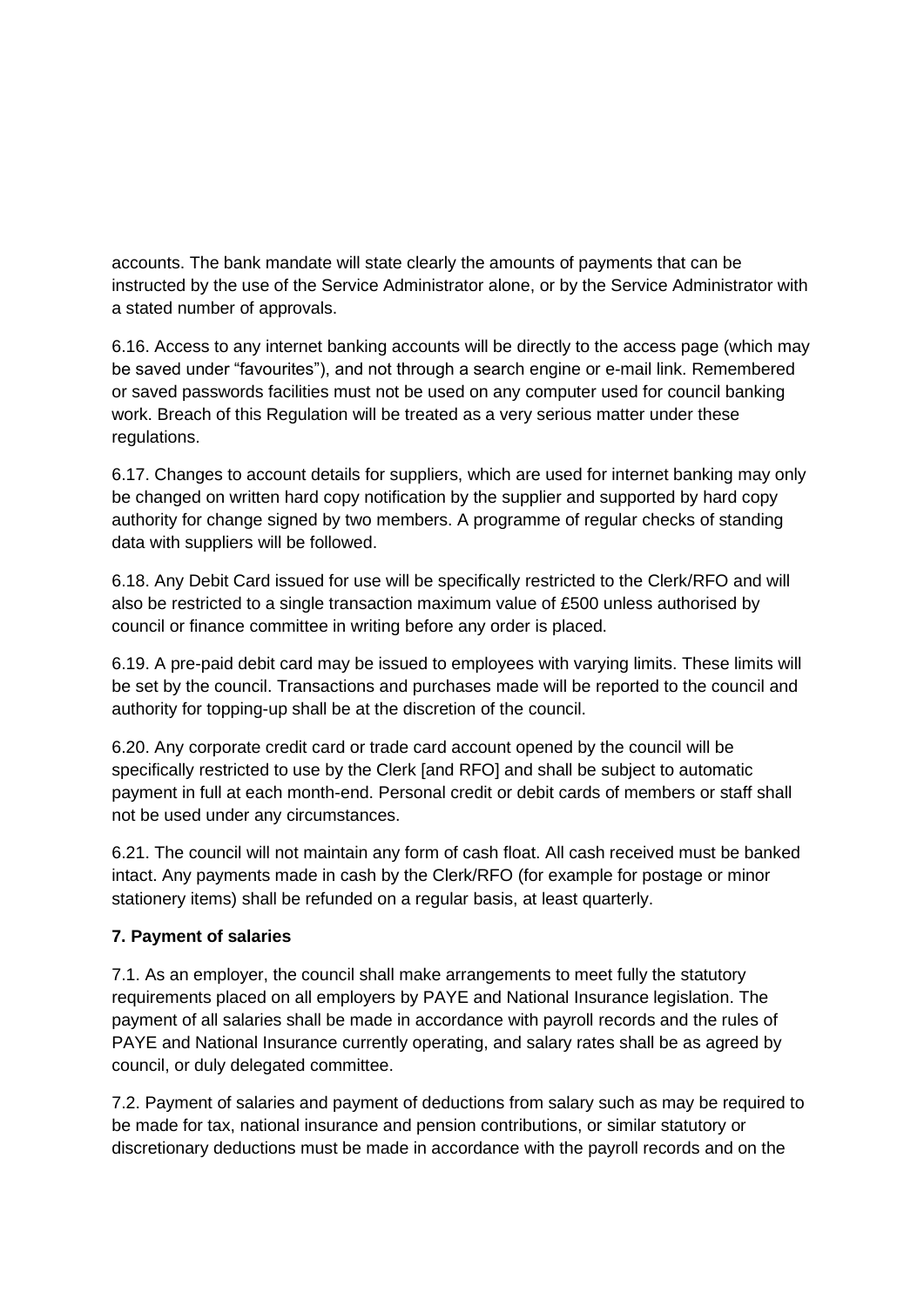appropriate dates stipulated in employment contracts, provided that each payment is reported to the next available council meeting, as set out in these regulations above.

7.3. No changes shall be made to any employee's pay, emoluments, or terms and conditions of employment without the prior consent of the council.

7.4. Each and every payment to employees of net salary and to the appropriate creditor of the statutory and discretionary deductions shall be recorded in a separate confidential record (confidential cash book). This confidential record is not open to inspection or review (under the Freedom of Information Act 2000 or otherwise) other than:

a) by any councillor who can demonstrate a need to know;

- b) by the internal auditor;
- c) by the external auditor; or

d) by any person authorised under Audit Commission Act 1998, or any superseding legislation.

7.5. The total of such payments in each calendar month shall be reported with all other payments as made as may be required under these Financial Regulations, to ensure that only payments due for the period have actually been paid.

7.6. An effective system of personal performance management should be maintained for the senior officers.

7.7. Any termination payments shall be supported by a clear business case and reported to the council. Termination payments shall only be authorised by council.

7.8. Before employing interim staff, the council must consider a full business case.

#### **8. Loans and investments**

8.1. All borrowings shall be affected in the name of the council, after obtaining any necessary borrowing approval. Any application for borrowing approval shall be approved by Council as to terms and purpose. The application for borrowing approval, and subsequent arrangements for the loan shall only be approved by full council.

8.2. Any financial arrangement which does not require formal borrowing approval from the Secretary of State/Welsh Assembly Government (such as Hire Purchase or Leasing of tangible assets) shall be subject to approval by the full council. In each case a report in writing shall be provided to council in respect of value for money for the proposed transaction.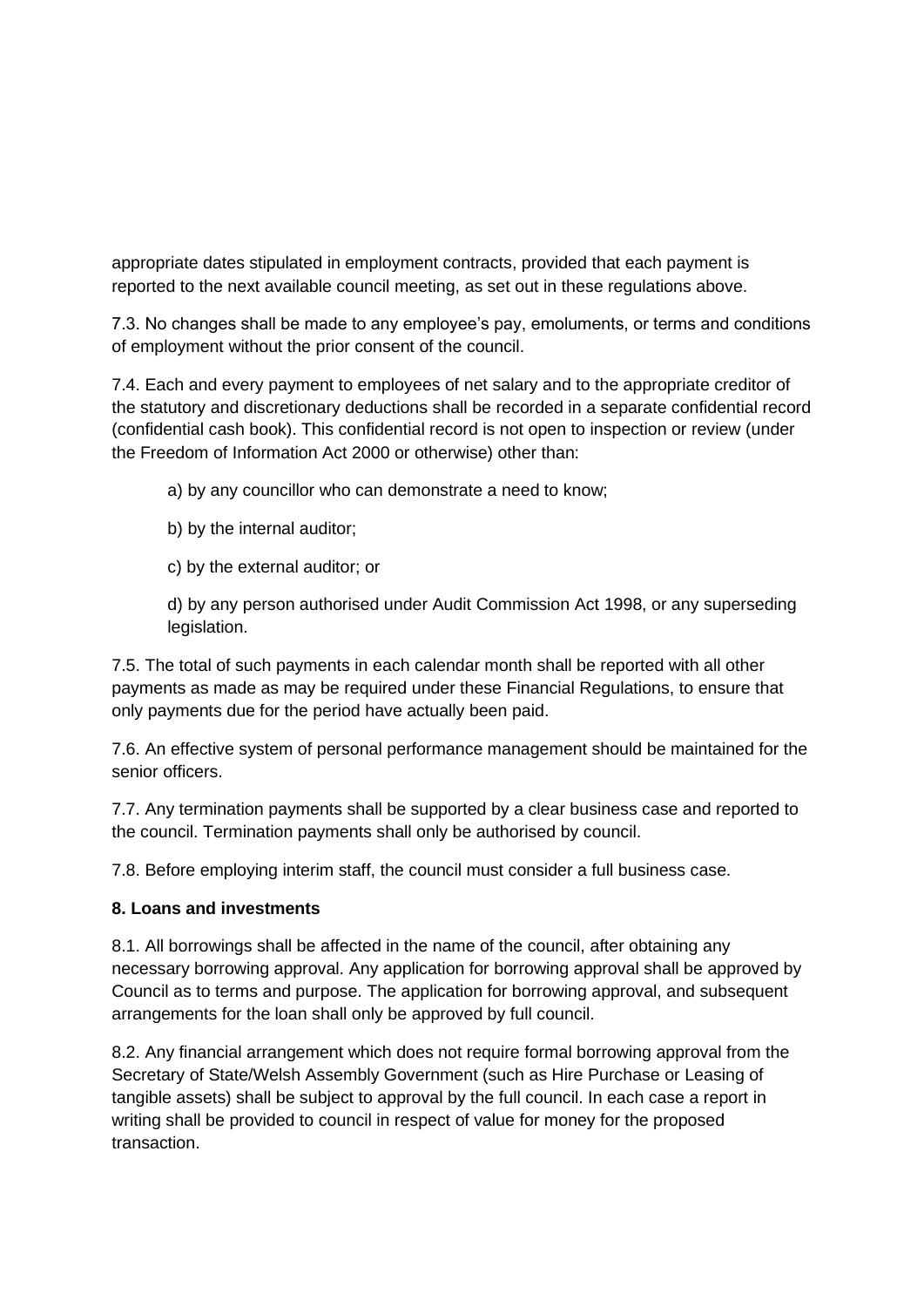8.3. The council will arrange with the council's banks and investment providers for the sending of a copy of each statement of account to the Chairman of the council at the same time as one is issued to the Clerk or RFO.

8.4. All loans and investments shall be negotiated in the name of the council and shall be for a set period in accordance with council policy.

8.5. The council shall consider the need for an Investment Strategy and Policy which, if drawn up, shall be in accordance with relevant regulations, proper practices and guidance. Any Strategy and Policy shall be reviewed by the council at least annually.

8.6. All investments of money under the control of the council shall be in the name of the council.

8.7. All investment certificates and other documents relating thereto shall be retained in the custody of the RFO.

8.8. Payments in respect of short term or long-term investments, including transfers between bank accounts held in the same bank, or branch, shall be made in accordance with Regulation 5 (Authorisation of payments) and Regulation 6 (Instructions for payments).

#### **9. Income**

9.1. The collection of all sums due to the council shall be the responsibility of and under the supervision of the RFO.

9.2. Particulars of all charges to be made for work done, services rendered or goods supplied shall be agreed annually by the council, notified to the RFO and the RFO shall be responsible for the collection of all accounts due to the council.

9.3. The council will review all fees and charges at least annually, following a report of the Clerk.

9.4. Any sums found to be irrecoverable and any bad debts shall be reported to the council and shall be written off in the year.

9.5. All sums received on behalf of the council shall be banked intact as directed by the RFO. In all cases, all receipts shall be deposited with the council's bankers with such frequency as the RFO considers necessary.

9.6. The origin of each receipt shall be entered on the paying-in slip.

9.7. Personal cheques shall not be cashed out of money held on behalf of the council.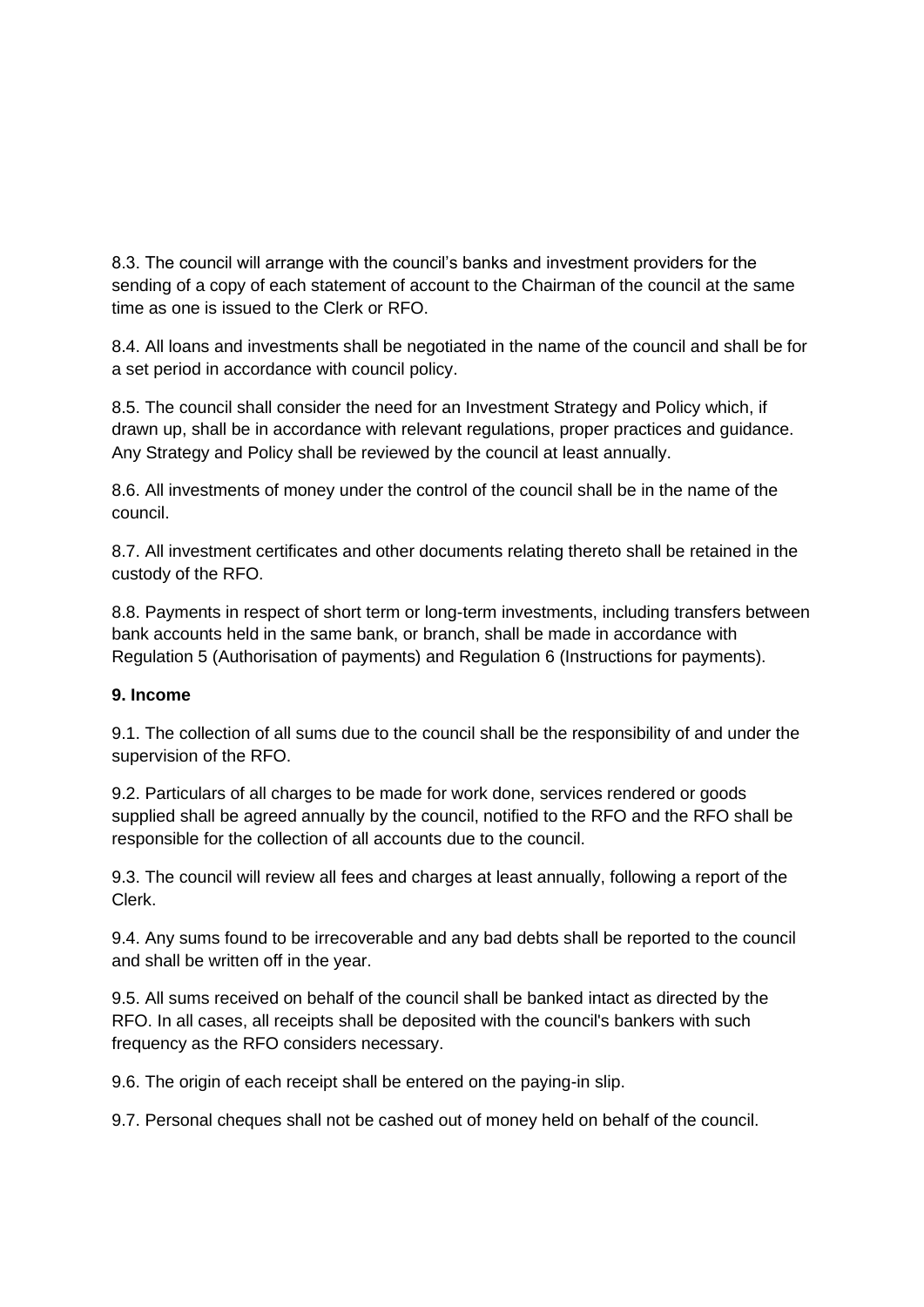9.8. The RFO shall promptly complete any VAT Return that is required. Any repayment claim due in accordance with VAT Act 1994 section 33 shall be made at least annually coinciding with the financial year end.

9.9. Where any significant sums of cash are regularly received by the council, the RFO shall take such steps as are agreed by the council to ensure that more than one person is present when the cash is counted in the first instance, that there is a reconciliation to some form of control such as ticket issues, and that appropriate care is taken in the security and safety of individuals banking such cash.

[9.10. Any income arising which is the property of a charitable trust shall be paid into a charitable bank account. Instructions for the payment of funds due from the charitable trust to the council (to meet expenditure already incurred by the authority) will be given by the Managing Trustees of the charity meeting separately from any council meeting (see also Regulation 16 below).]

## **10. Orders for work, goods and services**

10.1. An official order or letter shall be issued for all work, goods and services unless a formal contract is to be prepared or an official order would be inappropriate. Copies of orders shall be retained.

10.2. Order books shall be controlled by the RFO.

10.3. All members and officers are responsible for obtaining value for money at all times. An officer issuing an official order shall ensure as far as reasonable and practicable that the best available terms are obtained in respect of each transaction, usually by obtaining three or more quotations or estimates from appropriate suppliers, subject to any de minimis provisions in Regulation 11.1 below.

10.4. A member may not issue an official order or make any contract on behalf of the council.

10.5. The RFO shall verify the lawful nature of any proposed purchase before the issue of any order, and in the case of new or infrequent purchases or payments, the RFO shall ensure that the statutory authority shall be reported to the meeting at which the order is approved so that the minutes can record the power being used.

# **11. Contracts**

11.1. Procedures as to contracts are laid down as follows:

a) Every contract shall comply with these financial regulations, and no exceptions shall be made otherwise than in an emergency provided that this regulation need not apply to contracts which relate to items (i) to (vi) below: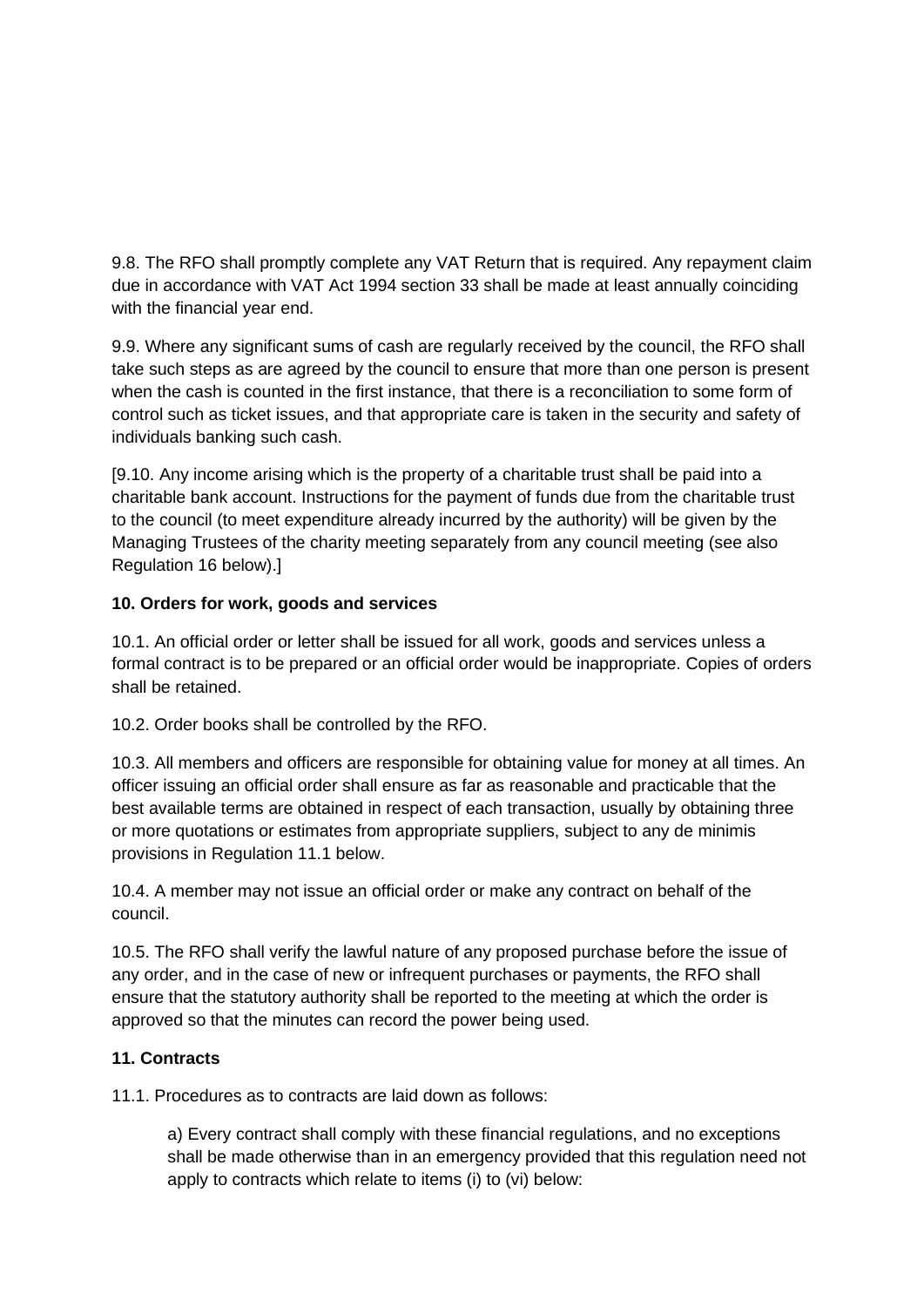i. for the supply of gas, electricity, water, sewerage and telephone services;

ii. for specialist services such as are provided by legal professionals acting in disputes;

iii. for work to be executed or goods or materials to be supplied which consist of repairs to or parts for existing machinery or equipment or plant;

iv. for work to be executed or goods or materials to be supplied which constitute an extension of an existing contract by the council;

v. for additional audit work of the external auditor up to an estimated value of £500 (in excess of this sum the Clerk/RFO shall act after consultation with the Chairman and Vice Chairman of council); and

vi. for goods or materials proposed to be purchased which are proprietary articles and / or are only sold at a fixed price.

b) Where the council intends to procure or award a public supply contract, public service contract or public works contract as defined by The Public Contracts Regulations 2015 ("the Regulations") which is valued at £25,000 or more, the council shall comply with the relevant requirements of the Regulations<sup>2</sup>.

c) The full requirements of The Regulations, as applicable, shall be followed in respect of the tendering and award of a public supply contract, public service contract or public works contract which exceed thresholds in The Regulations set by the Public Contracts Directive 2014/24/EU (which may change from time to time)<sup>3</sup>.

d) When applications are made to waive financial regulations relating to contracts to enable a price to be negotiated without competition the reason shall be embodied in a recommendation to the council.

e) Such invitation to tender shall state the general nature of the intended contract and the Clerk shall obtain the necessary technical assistance to prepare a specification in appropriate cases. The invitation shall in addition state that tenders must be addressed to the Clerk in the ordinary course of post. Each tendering firm shall be supplied with a specifically marked envelope in which the tender is to be sealed and remain sealed until the prescribed date for opening tenders for that contract.

<sup>&</sup>lt;sup>2</sup> The Regulations require councils to use the Contracts Finder website to advertise contract opportunities, set out the procedures to be followed in awarding new contracts and to publicise the award of new contracts

<sup>&</sup>lt;sup>3</sup> Thresholds currently applicable are:

a) For public supply and public service contracts 209,000 Euros (£181,302)

b) For public works contracts 5,225,000 Euros (£4,551,413)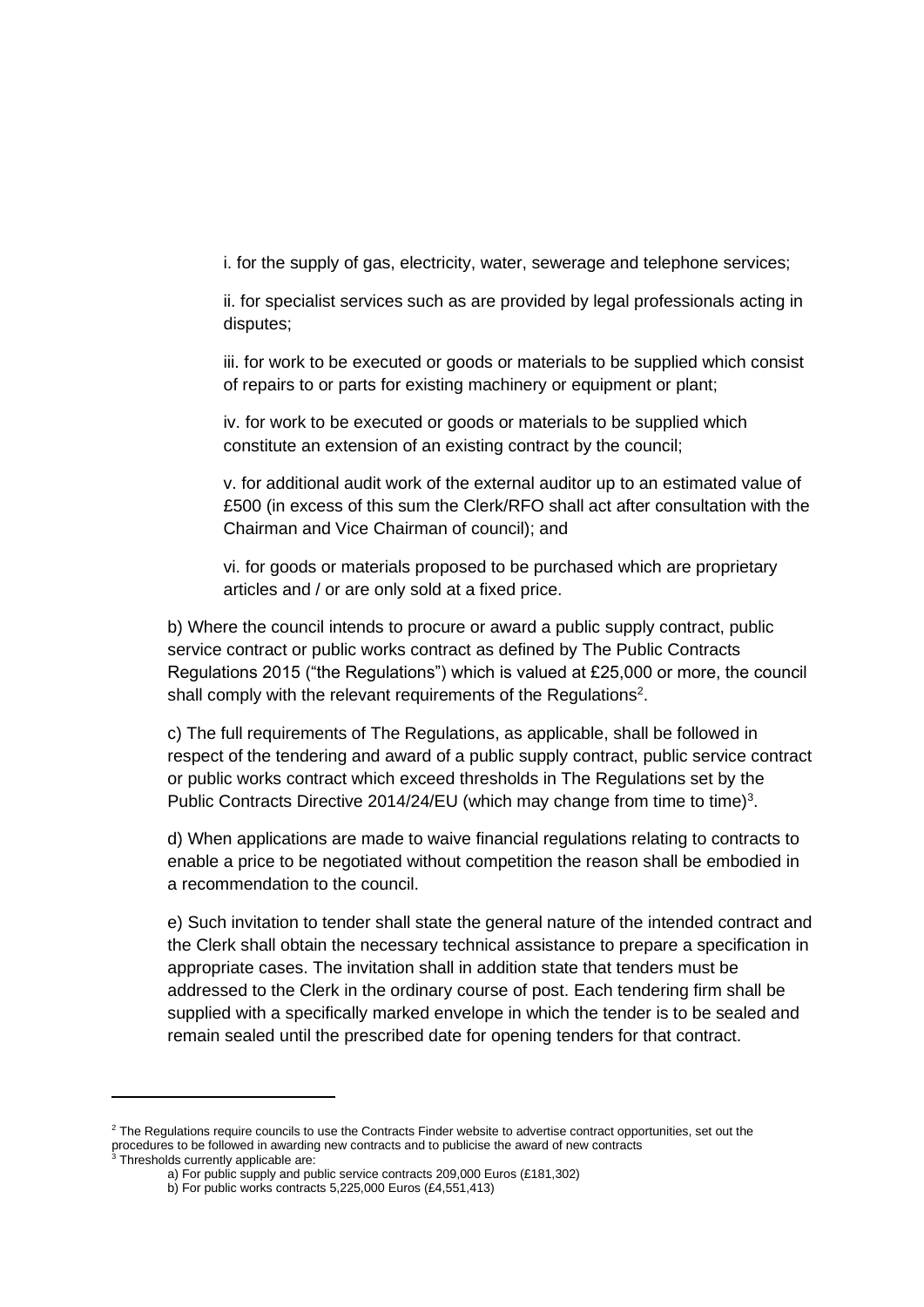f) All sealed tenders shall be opened at the same time on the prescribed date by the Clerk in the presence of at least one member of council.

g) Any invitation to tender issued under this regulation shall be subject to Standing Orders[], <sup>4</sup>[insert reference of the council's relevant standing order] and shall refer to the terms of the Bribery Act 2010.

h) When it is to enter into a contract of less than £25,000 in value for the supply of goods or materials or for the execution of works or specialist services other than such goods, materials, works or specialist services as are excepted as set out in paragraph (a) the Clerk or RFO shall obtain 3 quotations (priced descriptions of the proposed supply); where the value is below [£3,000] and above [£100] the Clerk or RFO shall strive to obtain 3 estimates. Otherwise, Regulation 10.3 above shall apply.

i) The council shall not be obliged to accept the lowest or any tender, quote or estimate.

j) Should it occur that the council, or duly delegated committee, does not accept any tender, quote or estimate, the work is not allocated and the council requires further pricing, provided that the specification does not change, no person shall be permitted to submit a later tender, estimate or quote who was present when the original decision-making process was being undertaken.

# **[12. Payments under contracts for building or other construction works]**

[12.1. Payments on account of the contract sum shall be made within the time specified in the contract by the RFO upon authorised certificates of the architect or other consultants engaged to supervise the contract (subject to any percentage withholding as may be agreed in the particular contract).]

[12.2. Where contracts provide for payment by instalments the RFO shall maintain a record of all such payments. In any case where it is estimated that the total cost of work carried out under a contract, excluding agreed variations, will exceed the contract sum of 5% or more a report shall be submitted to the council.]

[12.3. Any variation to a contract or addition to or omission from a contract must be approved by the council and Clerk to the contractor in writing, the council being informed where the final cost is likely to exceed the financial provision.]

<sup>4</sup> Based on NALC's Model Standing Order 18d ©NALC 2018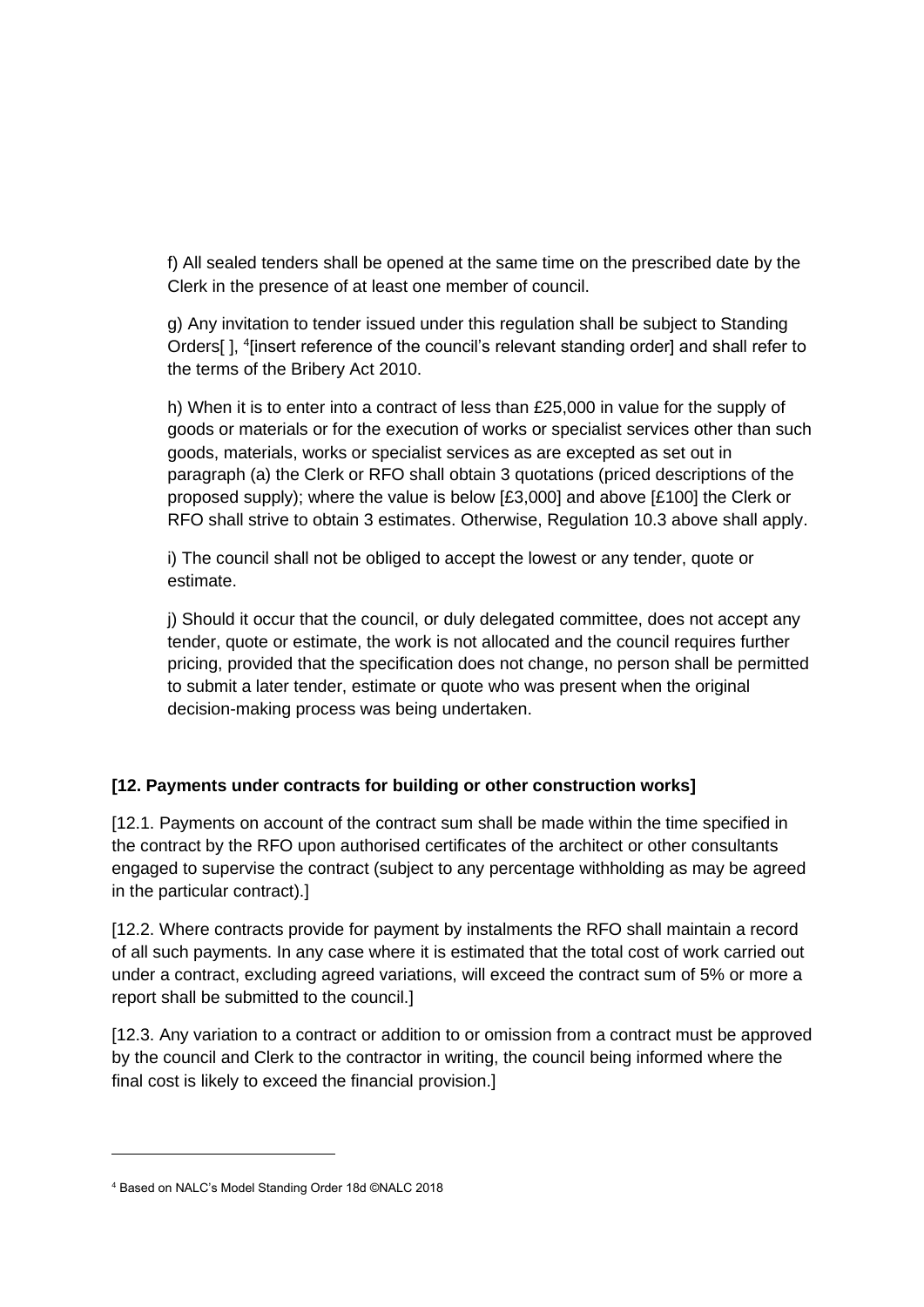# **[13. Stores and equipment]**

[13.1. The officer in charge of each section shall be responsible for the care and custody of stores and equipment in that section.]

[13.2. Delivery notes shall be obtained in respect of all goods received into store or otherwise delivered and goods must be checked as to order and quality at the time delivery is made.]

[13.3. Stocks shall be kept at the minimum levels consistent with operational requirements.]

[13.4. The RFO shall be responsible for periodic checks of stocks and stores at least annually.]

#### **14. Assets, properties and estates**

14.1. The Clerk shall make appropriate arrangements for the custody of all title deeds and Land Registry Certificates of properties held by the council. The RFO shall ensure a record is maintained of all properties held by the council, recording the location, extent, plan, reference, purchase details, nature of the interest, tenancies granted, rents payable and purpose for which held in accordance with Accounts and Audit Regulations.

14.2. No tangible moveable property shall be purchased or otherwise acquired, sold, leased or otherwise disposed of, without the authority of the council, together with any other consents required by law, save where the estimated value of any one item of tangible movable property does not exceed [£250].

14.3. No real property (interests in land) shall be sold, leased or otherwise disposed of without the authority of the council, together with any other consents required by law. In each case a report in writing shall be provided to council in respect of valuation and surveyed condition of the property (including matters such as planning permissions and covenants) together with a proper business case (including an adequate level of consultation with the electorate).

14.4. No real property (interests in land) shall be purchased or acquired without the authority of the full council. In each case a report in writing shall be provided to council in respect of valuation and surveyed condition of the property (including matters such as planning permissions and covenants) together with a proper business case (including an adequate level of consultation with the electorate).

14.5. Subject only to the limit set in Regulation 14.2 above, no tangible moveable property shall be purchased or acquired without the authority of the full council. In each case a report in writing shall be provided to council with a full business case.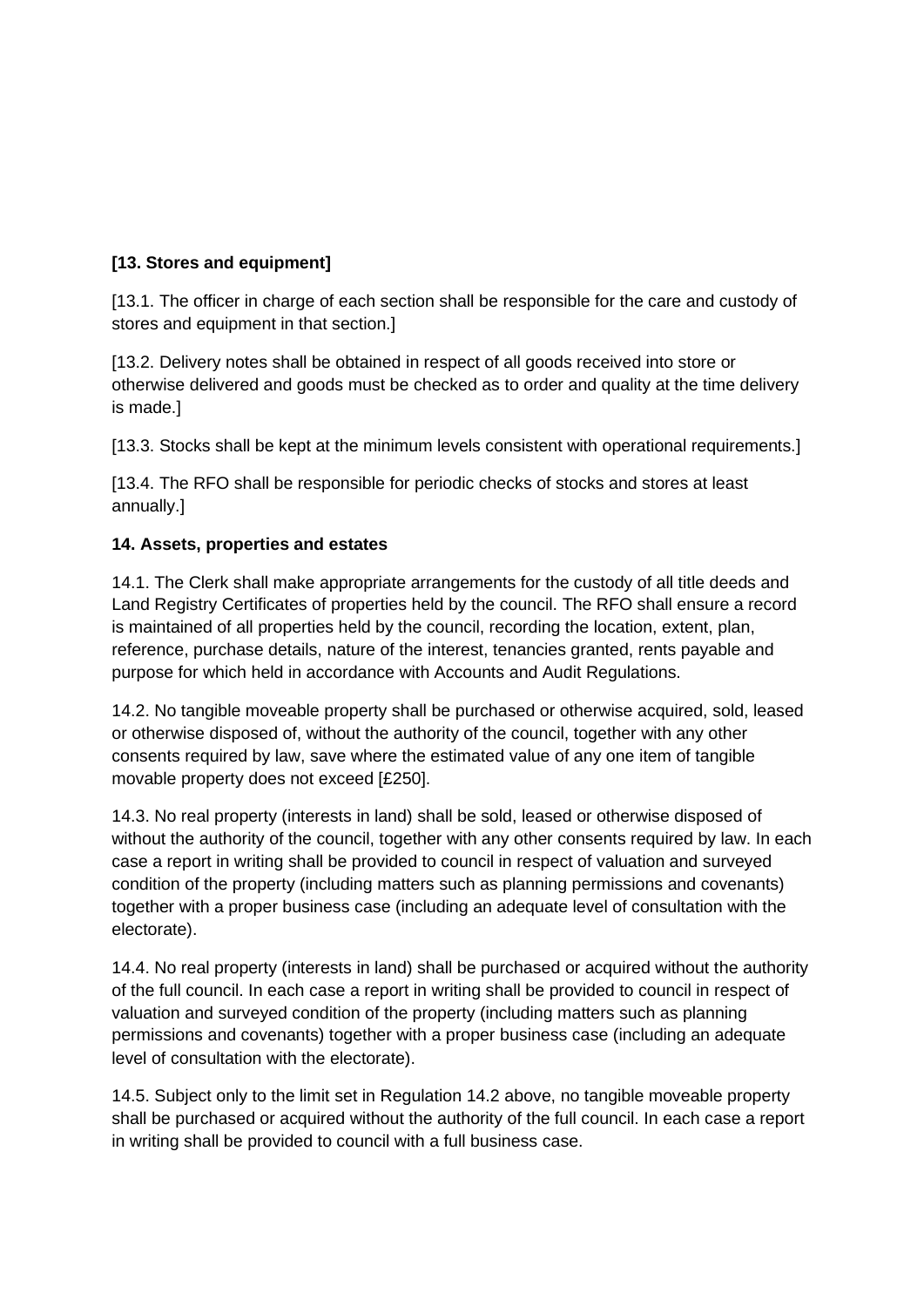14.6. The RFO shall ensure that an appropriate and accurate Register of Assets and Investments is kept up to date. The continued existence of tangible assets shown in the Register shall be verified at least annually, possibly in conjunction with a health and safety inspection of assets.

## **15. Insurance**

15.1. Following the annual risk assessment (per Regulation 17), the Clerk/RFO shall effect all insurances and negotiate all claims on the council's insurers.

[15.2. The Clerk shall give prompt notification to the RFO of all new risks, properties or vehicles which require to be insured and of any alterations affecting existing insurances.]

15.3. The RFO shall keep a record of all insurances effected by the council and the property and risks covered thereby and annually review it.

15.4. The RFO shall be notified of any loss liability or damage or of any event likely to lead to a claim, and shall report these to council at the next available meeting.

15.5. All appropriate members and employees of the council shall be included in a suitable form of security or fidelity guarantee insurance which shall cover the maximum risk exposure as determined [annually] by the council, or duly delegated committee.

# **16. [Charities]**

[16.1. Where the council is sole managing trustee of a charitable body the Clerk and RFO shall ensure that separate accounts are kept of the funds held on charitable trusts and separate financial reports made in such form as shall be appropriate, in accordance with Charity Law and legislation, or as determined by the Charity Commission. The Clerk and RFO shall arrange for any audit or independent examination as may be required by Charity Law or any Governing Document.]

# **17. Risk management**

17.1. The council is responsible for putting in place arrangements for the management of risk. The Clerk/RFO shall prepare, for approval by the council, risk management policy statements in respect of all activities of the council. Risk policy statements and consequential risk management arrangements shall be reviewed by the council at least annually.

17.2. When considering any new activity, the Clerk/RFO shall prepare a draft risk assessment including risk management proposals for consideration and adoption by the council.

# **18. Suspension and revision of Financial Regulations**